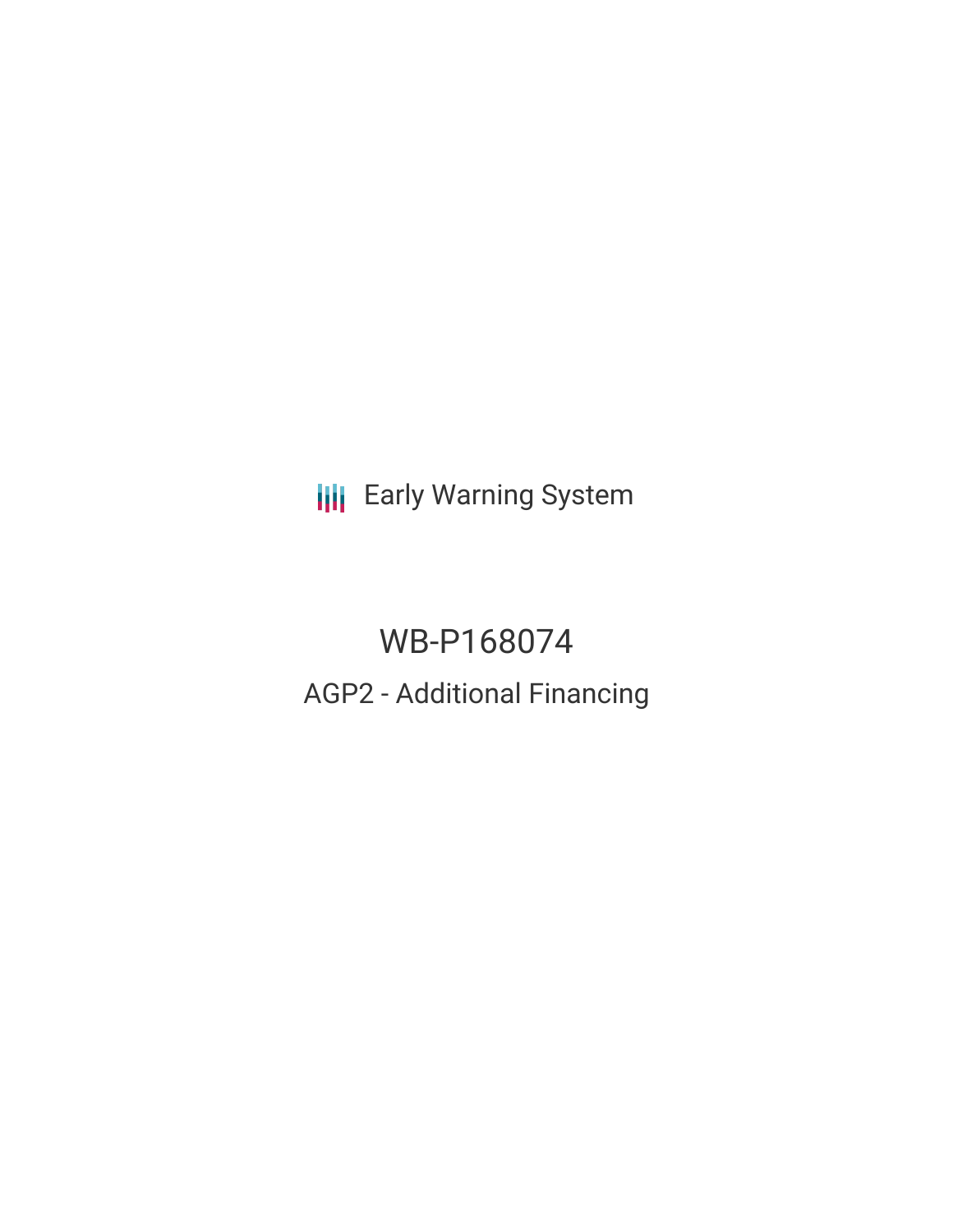

# **Quick Facts**

| <b>Countries</b>               | Ethiopia                                |
|--------------------------------|-----------------------------------------|
| <b>Financial Institutions</b>  | World Bank (WB)                         |
| <b>Status</b>                  | Proposed                                |
| <b>Bank Risk Rating</b>        | U                                       |
| <b>Voting Date</b>             | 2020-09-10                              |
| <b>Borrower</b>                | Federal Democratic Republic of Ethiopia |
| <b>Sectors</b>                 | Agriculture and Forestry                |
| <b>Investment Amount (USD)</b> | \$80.00 million                         |
| <b>Project Cost (USD)</b>      | \$80.00 million                         |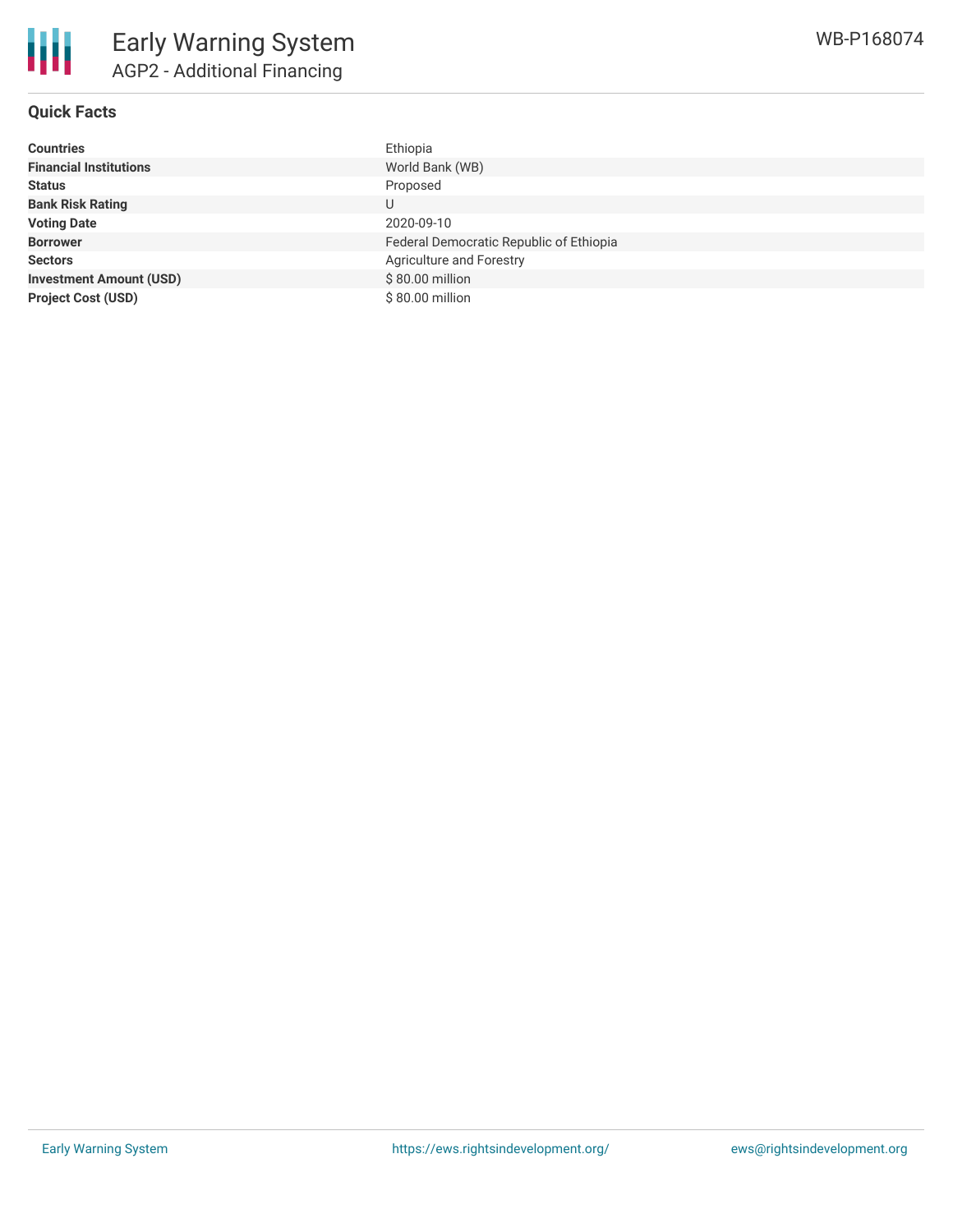

# **Project Description**

The Project Development Objective is to increase agricultural productivity and commercialization of small holder farmers targeted by the project.

Project components include;

Agricultural Public Support Services Agricultural Research Small Scale Irrigation Agriculture Marketing and Value Chains Project Management, Capacity Building and Monitoring and Evaluation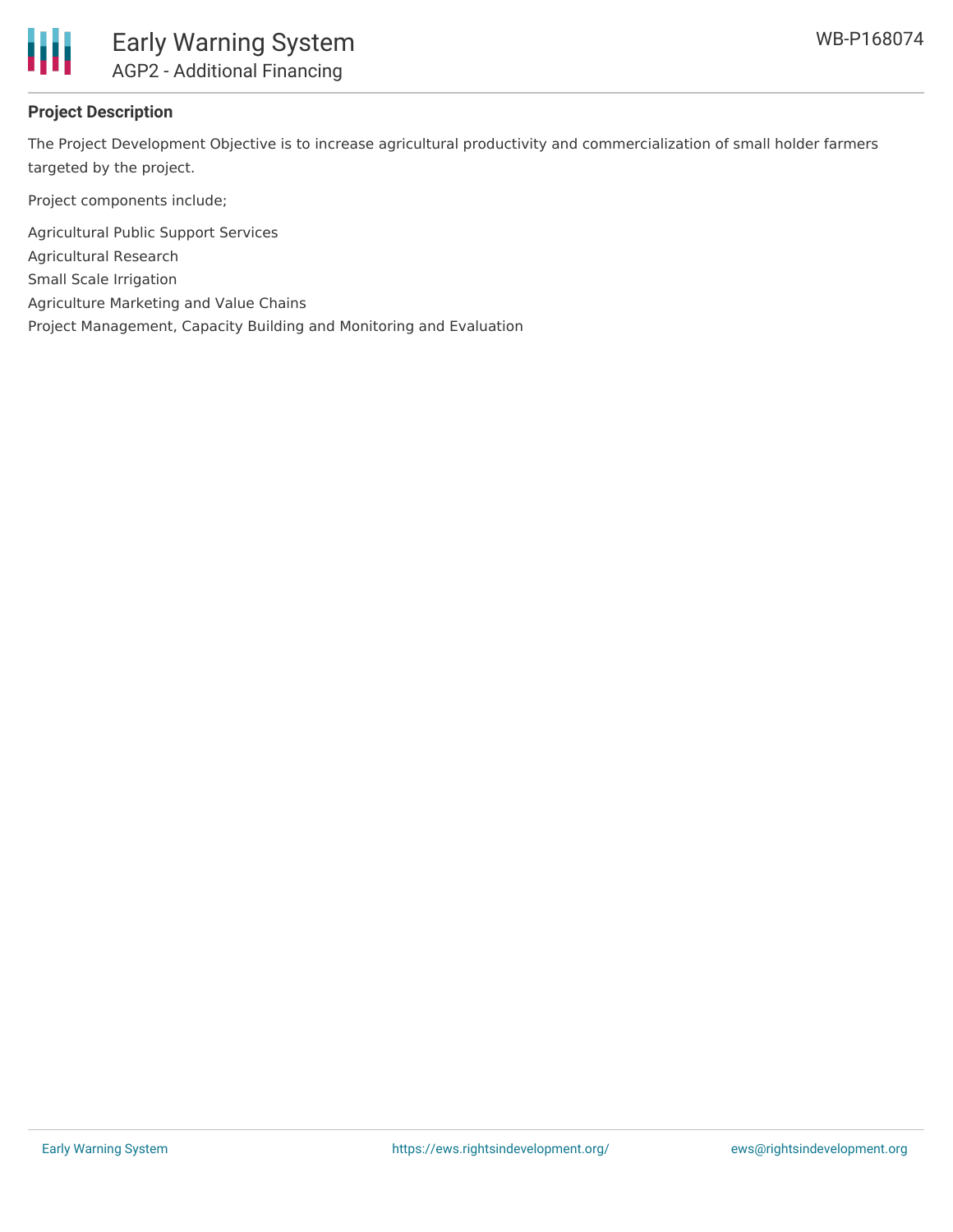# **Investment Description**

World Bank (WB)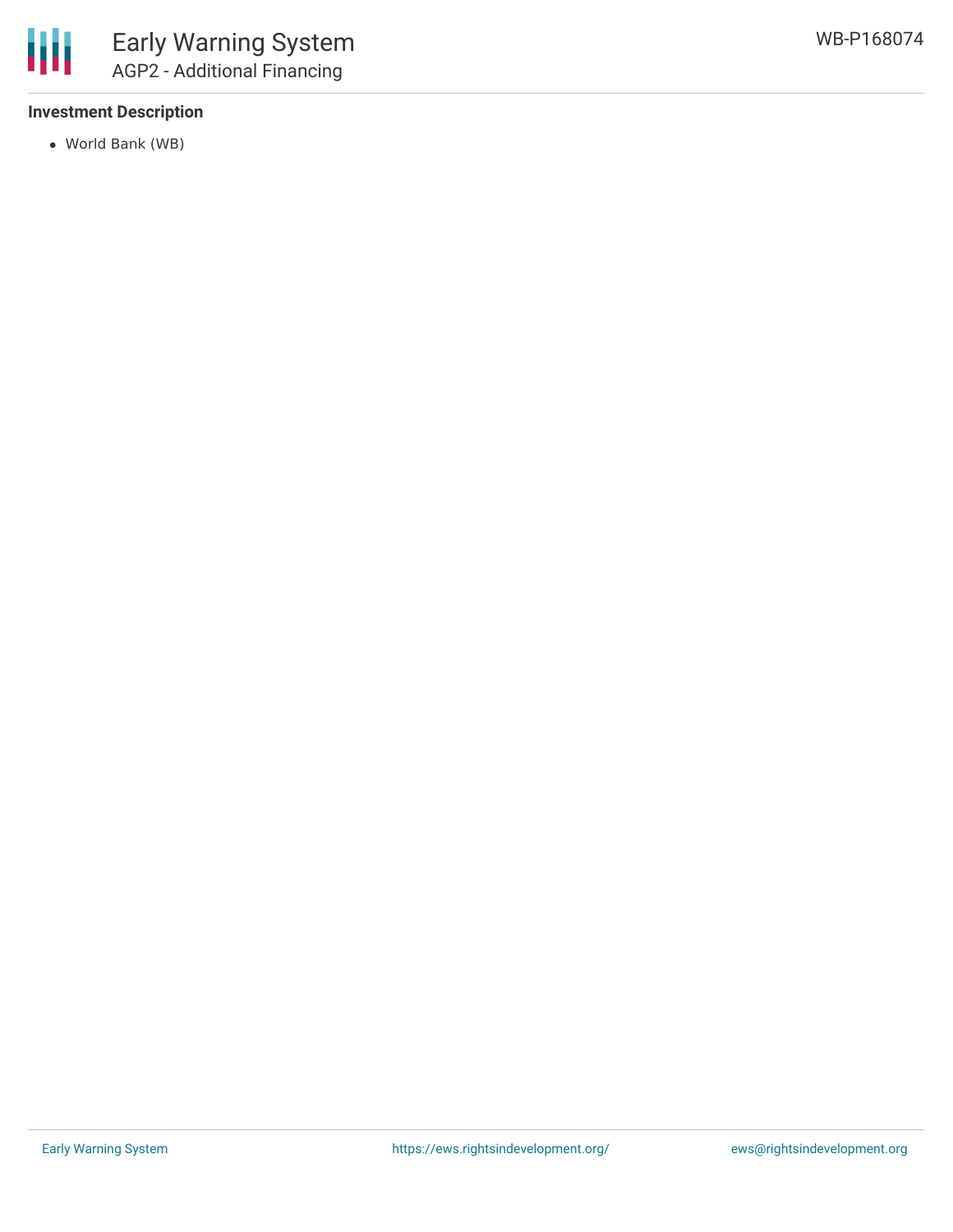

## **Contact Information**

Federal Democratic Republic of Ethiopia Yasmin Wohabrebbi Director, International Financial Institutions and Cooperati yasminwohabrebbi@gmail.com

### ACCESS TO INFORMATION

To submit an information request for project information, you will have to create an account to access the Access to Information request form. You can learn more about this process at: https://www.worldbank.org/en/access-toinformation/request-submission

### ACCOUNTABILITY MECHANISM OF THE WORLD BANK

The World Bank Inspection Panel is the independent complaint mechanism and fact-finding body for people who believe they are likely to be, or have been, adversely affected by a World Bank-financed project. If you submit a complaint to the Inspection Panel, they may investigate to assess whether the World Bank is following its own policies and procedures for preventing harm to people or the environment. You can contact the Inspection Panel or submit a complaint by emailing ipanel@worldbank.org. Information on how to file a complaint and a complaint request form are available at: https://www.inspectionpanel.org/how-tofile-complaint